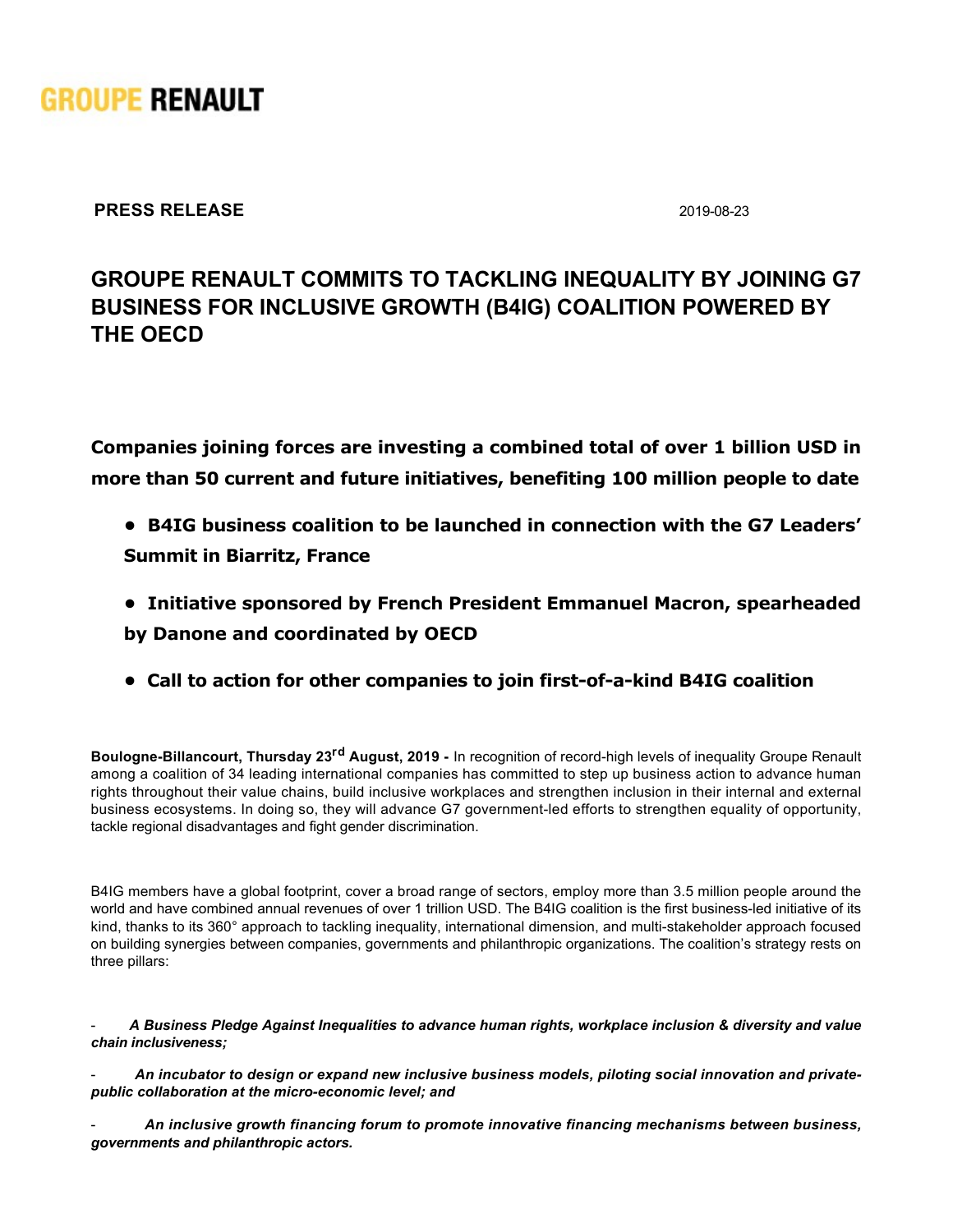The G7 B4IG coalition will be coordinated by the OECD, whose work has shown that inequalities hamper growth and social mobility. The coalition will benefit from OECD economic and social evaluation expertise as it advances on this agenda over the next three years. Progress and lessons learned will be shared during an annual board meeting, with CEOs and key figures from public and civil society sectors, including the International Labour Organisation and the Bill & Melinda Gates Foundation. B4IG results will be shared with the Business 7 and Labour 7 to help inform their preparation and contributions to G7, with a view to foster more inclusive macro-economic growth policies.

B4IG is presented to President Emmanuel Macron at the Elysée Palace on Friday, August 23, ahead of the G7 Leaders' Summit in Biarritz.

Groupe Renault has brought "Mobilize" program in the B4IG incubator. Mobility is crucial to socio-professional insertion, particularly for non-urban populations, but is undermined by the expense of purchasing and maintaining a vehicle. In France, to address some of these issues, Groupe Renault together with Caisse d'Epargne, Entreprise et Pauvrete, and Pole Emploi, created the programme LOA Mobilize which provides micro-finance facilities to low-income individuals for renting and ultimately buying a new car. The initiative builds on an economic model whereby renting a new car is cheaper than buying a second-hand one, often the only affordable option to low-income individuals but ultimately more expensive in the long-term given the higher maintenance cost. Besides the economic impact, the programme has additional measureable targets: lower number of unemployed, reduced stress and insecurity and reduced CO2 emissions. Currently LOA Mobilize finances the leasing of 1000 cars. This could be typically scaled up in the future thanks to the B4IG Incubator that could provide operational and financial support.

**Thierry Bolloré, Chief Executive Officer of Groupe Renault, comments:** *For many years Groupe Renault has been committed to an inclusive and sustainable mobility approach through its "Mobilize" program. Today it joins other companies within the B4IG platform to ensure that, at the international level, the reduction of inequalities and the promotion of diversity become a reality. This public-private collaboration is key to developing more inclusive and sustainable global growth.*

**Danone Chairman and CEO Emmanuel Faber** said: The middle-class is shrinking in *most G7 countries, whereas it is the foundation of market economy around the world. And we know that beyond a certain threshold, inequalities are economically damaging. Smartphones used by gen Z make inequalities more visible than ever, and shift social consensus. The result is that market economy will not last without more inclusiveness. It's not a matter of ideology, it is a hard realism that calls us to a collective and inclusive action, for both governments and companies. With B4IG, our aim is to build a constructive* dialogue to advance social inclusion, pilot and scale innovative, inclusive micro-economic *business models, and thereby help inform macroeconomic policies.*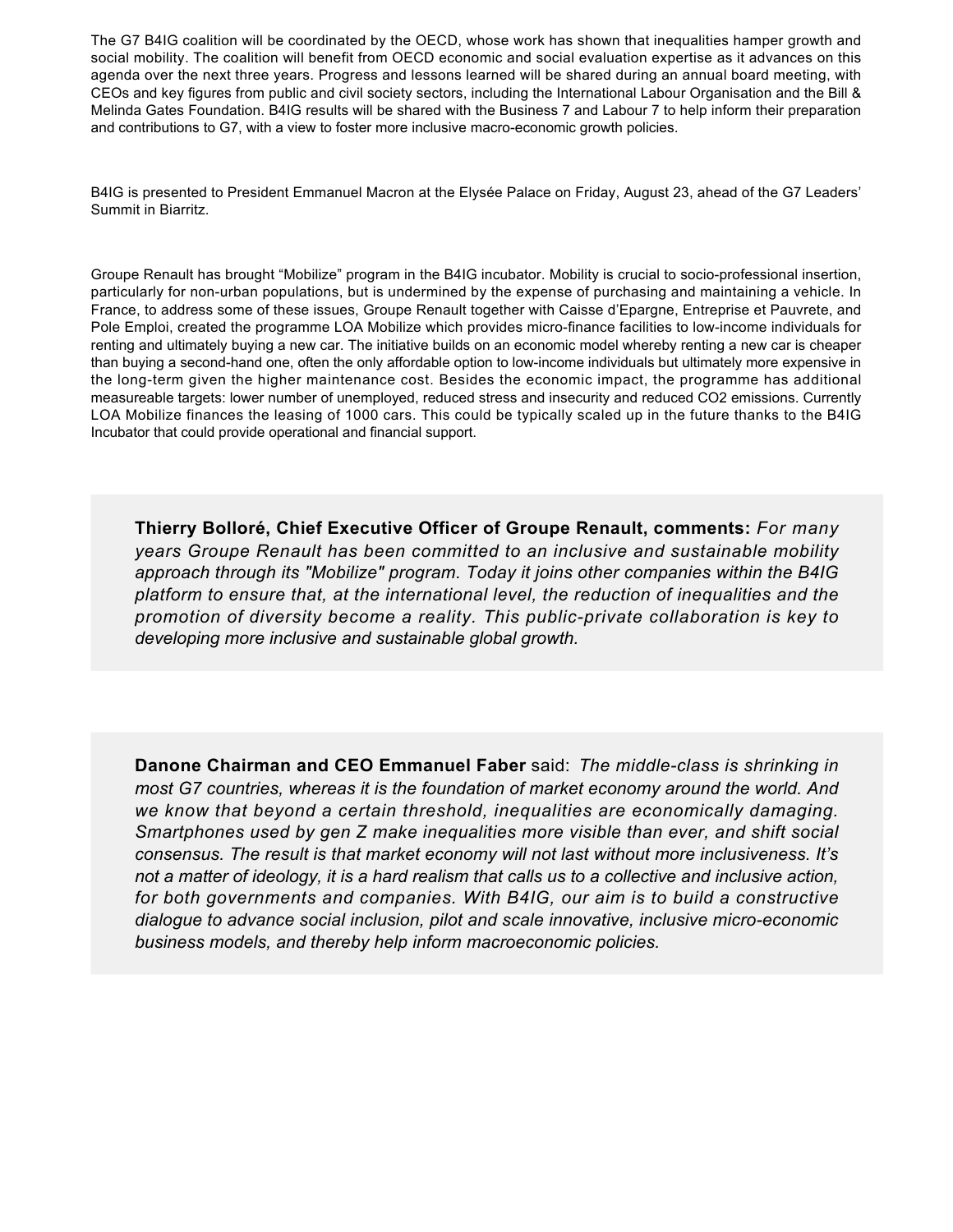**Gabriela Ramos, OECD Chief of Staff and G7 Sherpa**, said: *Growing inequality is one of the biggest social challenges in the world today. It is perpetuating poverty, undermining social cohesion and trust*. *Sustainable economic growth means inclusive economic growth. It means giving every individual the opportunity to fulfil her or his potential, the chance not only to contribute to a nation's growth but to benefit from it, regardless of their background or origins*. *The OECD welcomes this initiative by France to involve some of the world's most important companies to work hand-in-hand with governments and the OECD to tackle inequalities. For our part, we will continue to lead the way in its policy analysis, research and expertise*.

## *APPENDIX – G7 Business for Inclusive Growth pillars*

### *1/ Pledge ensuring benefits of economic growth are shared more widely*

The Business Pledge Against Inequalities commits Groupe Renault to advance human rights throughout their production chains, fight child and forced labour and respect freedom of association. Signatories agree to build equitable and inclusive working environments, including by providing decent wages, promoting gender equality and helping prepare employees for the future of work through training and upskilling programs. The companies also pledge to tackling inequalities of opportunity such as those caused by regional disadvantages by supporting community development programs, strengthening inclusive sourcing and expanding access and affordability of basic services.

Among the B4IG coalition, Groupe Renault will commit specifically to a three-year programme aimed at advancing the ambitions laid out in the Business Pledge. Underpinning the Pledge is the view that such engagement is not just good corporate citizenship but rather the future of successful business. Business benefits from more inclusive growth models through a more educated and engaged workforce; a larger middle class of consumers with greater purchasing power; more stable operating environments; and a high level of trust from employees, customers and stakeholders.

### 2/ Business for Inclusive Growth (B4IG) Incubator: a platform where companies can incubate, share, scale-up and *replicate new inclusive business approaches.*

The B4IG incubator will act as a laboratory to test, scale and replicate social innovation projects. It aims to ensure microeconomic action can inform macro-economic policies at the G7 level and beyond.

B4IG members have already earmarked over 50 projects to the platform, mobilizing more than one billion USD in private finance and benefiting 100 million people to date. Through B4IG, they will look to build on these projects to strengthen their collective social impact worldwide.

Certain projects will be accelerated, scaled or replicated through the B4IG incubator, leveraging collaboration with other coalition members, philanthropic organisations and the public sector. In addition, companies will share learnings from projects that are already underway and that can serve as inclusive business models to be emulated or replicated. Among the projects earmarked are schemes to tackle homelessness, help the unemployed back into work and improve access to basic services such as finance, insurance and transport in deprived and remote regions in G7 countries.

### *3/ An Inclusive Growth Financing Forum to bring synergies between financing streams*

B4IG members will also establish an Inclusive Growth Financing Forum to catalyse innovative, hybrid financing for social impact, and to assess how to build greater synergies between private, public and philanthropic funding streams. The Forum will look at how to leverage promising financing mechanisms such as results-based financing, including through the B4IG incubator.

### **About Groupe Renault**

Groupe Renault has manufactured cars since 1898. Today it is an international multi-brand Group, selling close to 3.9 *million vehicles in 134 countries in 2018, with 36 manufacturing sites, 12,700 points of sales and employing more than 180,000 people.*